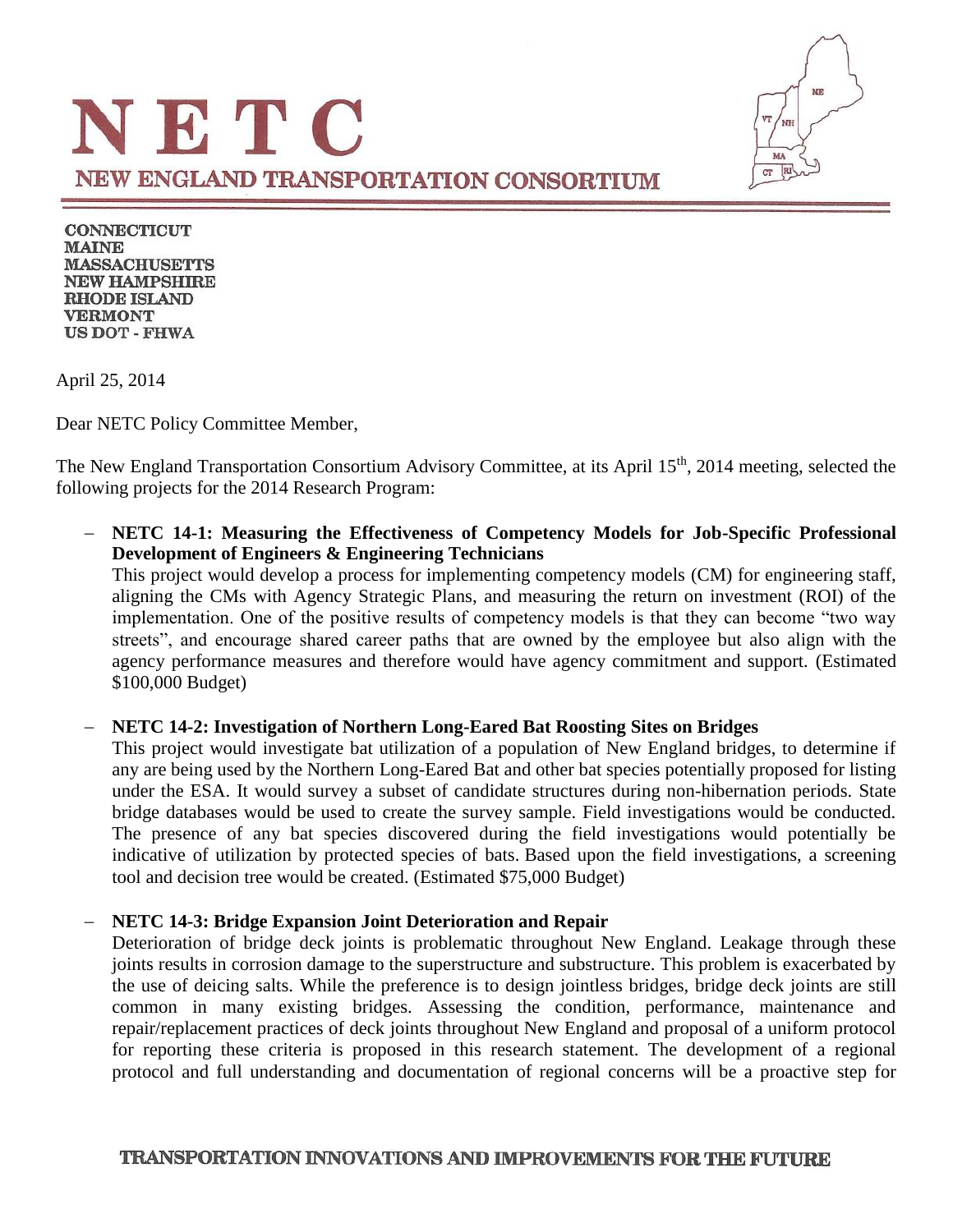

**CONNECTICUT MAINE MASSACHUSETTS NEW HAMPSHIRE RHODE ISLAND VERMONT US DOT - FHWA** 

> participating in the development of National reporting protocols that will be developed by the FHWA Long Term Bridge Performance Program beginning in 2016. (Estimated \$100,000 Budget)

### **NETC 14-4: Optimizing future work zones in New England for safety**

Work zones are increasingly becoming an integral part of highway maintenance routines. However, they impact safety and mobility of travelers and workers, thus various questions regarding their layout optimization and impact mitigation strategies need to be answered. The objective of this project is to develop detailed plans on optimal layouts and speed reduction policies for future work zones in New England based on minimizing the crash risk and maintaining a reasonable flow of traffic. Systems engineering methods that are capable of modeling drivers' behavior and physics of motion will be used. (Estimated \$200,000 Budget)

The total budgeted amount for the 2014 NETC Research Program is \$475,000.

As a Policy Committee member, your primary functions shall be to define globally the research, development, and implementation needs to be addressed by the Consortium; approve the annual program developed in conjunction with the Advisory and Technical Committees; and acquire/provide funding to carry out the Program.

Sincerely,

Amanda Hanaway-Corrente, PE, MBA New England Transportation Consortium Coordinator

CC: William Ahearn, Vermont Agency of Transportation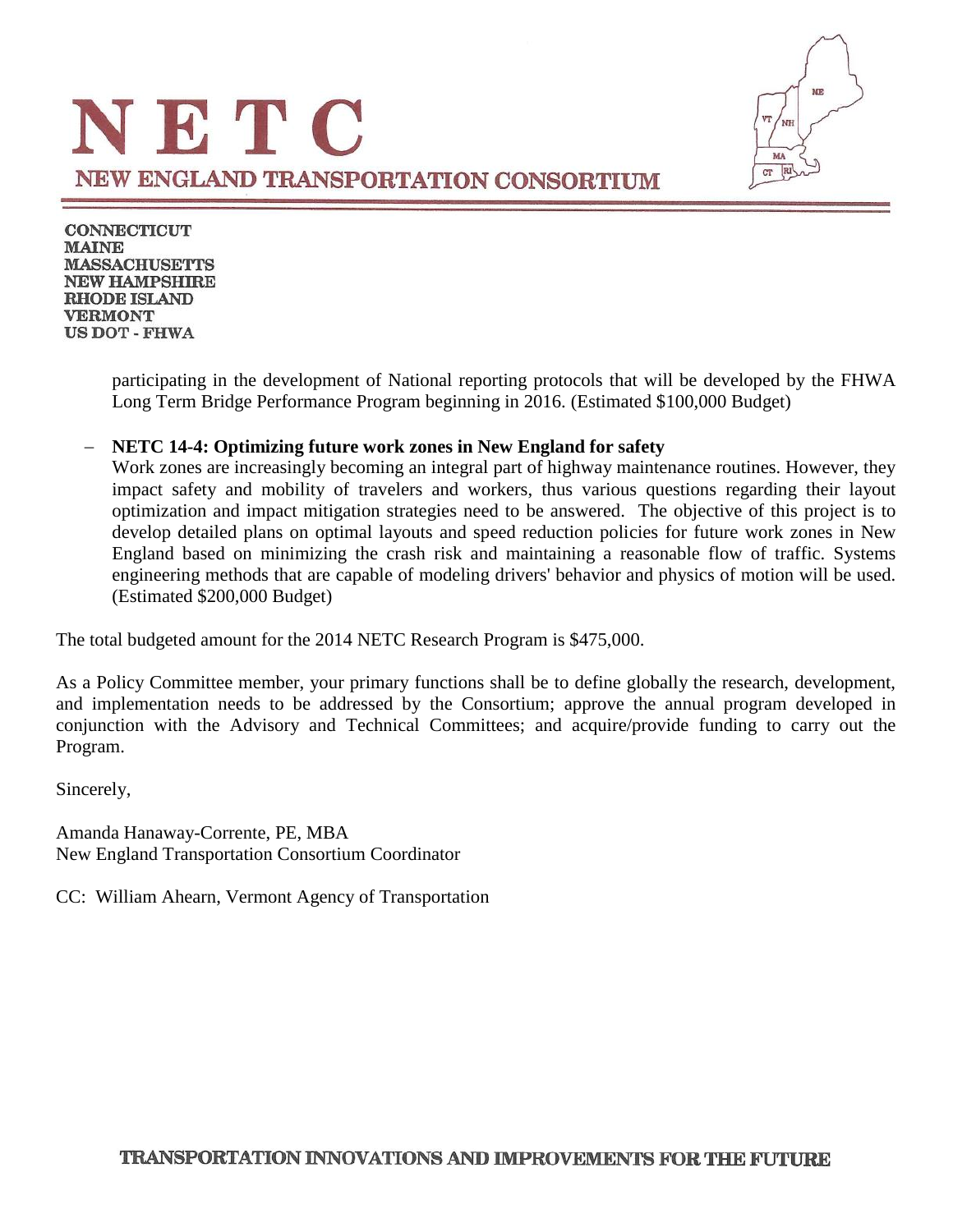

**CONNECTICUT MAINE MASSACHUSETTS NEW HAMPSHIRE RHODE ISLAND VERMONT US DOT - FHWA** 

## **POLICY COMMITTEE RECIPIENTS:**

David B. Bernhardt, Commissioner Maine DOT

Christopher Clement, Commissioner New Hampshire Department of Transportation

James P. Redeker, Commissioner Connecticut Department of Transportation

Richard Davey, Secretary of Transportation and Chief Executive Officer Massachusetts Highway Department

Michael P. Lewis, Director of Transportation Rhode Island Department of Transportation

Matthew Hake, Division Administrator Federal Highway Administration Vermont

Brian Searles, Secretary of Transportation Vermont Agency of Transportation

## **NETC ADVISORY COMMITTEE MEMBERS:**

VERMONT: William Ahearn, Materials & Research Engineer CONNECTICUT: James Fallon, Manager of Design Services MAINE: Dale Peabody, Director of Transportation Research RHODE ISLAND: Colin A. Franco, Associate Chief Engineer, Research & Technology Development NEW HAMPSHIRE: Glenn Roberts, Chief of Research MASSACHUSETTS: Stephen Pepin, Manager of Research FEDERAL HIGHWAY ADMINISTRATION: Christopher Jolly, Planning & Programming Engineer